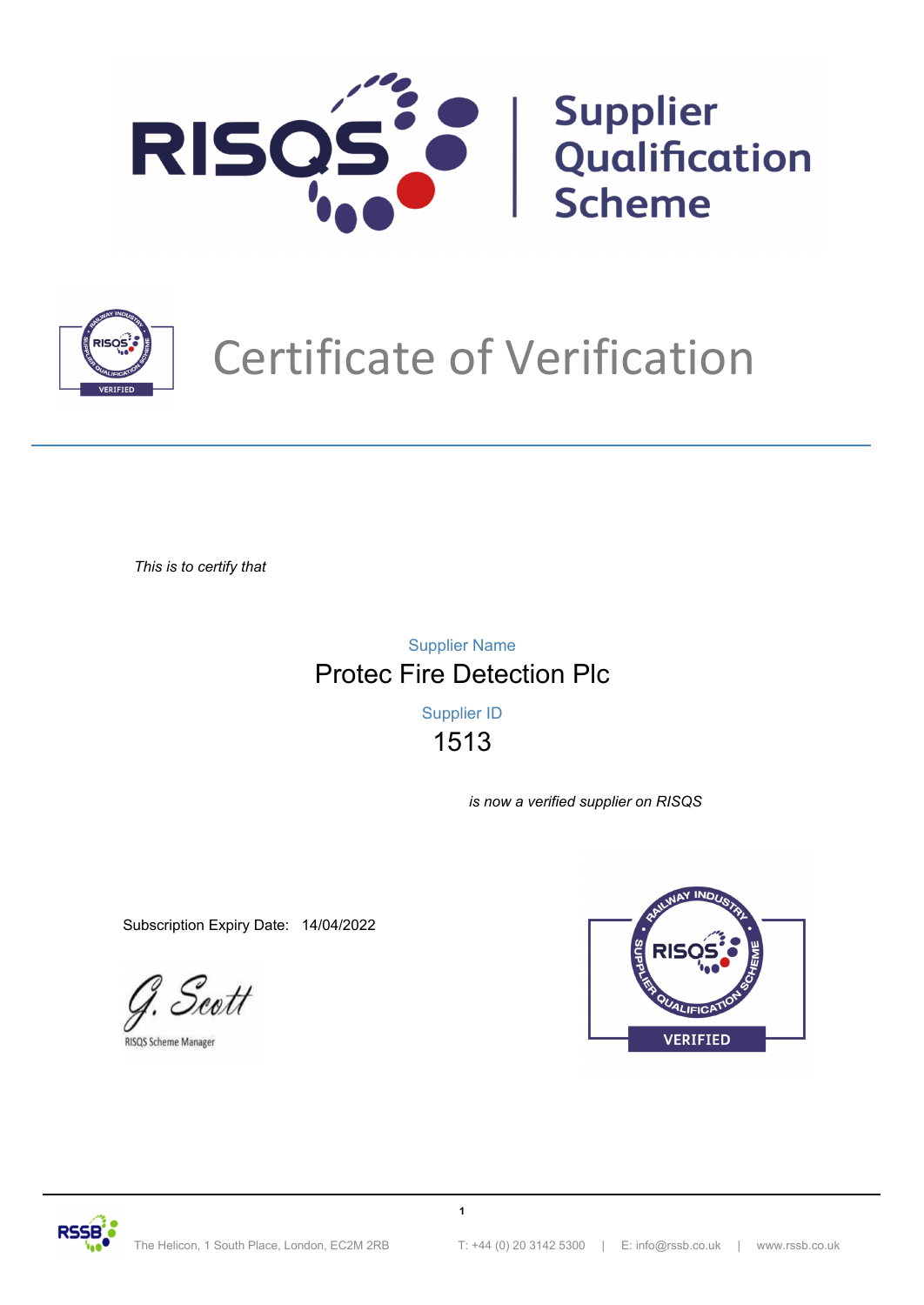### **RICCL Code Summary**

#### **Supplier Name:** Protec Fire Detection Plc **Supplier Number:** 1513

| <b>RICCL Code</b> | <b>Name</b>                                             | <b>Status</b>                 |
|-------------------|---------------------------------------------------------|-------------------------------|
| C.D.3.7P          | Protective Installations Supply                         | Verified                      |
| C.D.3.7Q          | Protective Installations Design                         | <b>Verified Not Qualified</b> |
| C.D.3.7T          | Protective Installations Commission                     | <b>Verified Not Qualified</b> |
| C.D.3.7U          | Protective Installations Dispose                        | Verified                      |
| C.D.3.7V          | Protective Installations Maintain                       | <b>Verified Not Qualified</b> |
| C.D.3.7X          | Protective Installations Install                        | <b>Verified Not Qualified</b> |
| C.D.3.7Y          | Protective Installations Modify                         | <b>Verified Not Qualified</b> |
| C.D.3.7Z          | Protective Installations Decommission                   | Verified Not Qualified        |
| C.D.3.8P          | <b>Communications Installations Supply</b>              | Verified                      |
| C.D.3.8Q          | <b>Communications Installations Design</b>              | Verified                      |
| C.D.3.8T          | <b>Communications Installations Commission</b>          | Verified                      |
| C.D.3.8U          | <b>Communications Installations Dispose</b>             | Verified                      |
| C.D.3.8V          | <b>Communications Installations Maintain</b>            | Verified                      |
| C.D.3.8X          | <b>Communications Installations Install</b>             | Verified                      |
| C.D.3.8Y          | <b>Communications Installations Modify</b>              | Verified                      |
| C.D.3.8Z          | <b>Communications Installations Decommission</b>        | Verified                      |
| E.K.10.2.5P       | Video surveillance Supply                               | Verified                      |
| E.K.10.2.5V       | Video surveillance Maintain                             | Verified                      |
| E.K.10.2.5W       | Video surveillance Overhaul                             | Verified                      |
| E.K.10.3.1P       | Heritage Automatic Train Protection (ATP) Unit Supply   | Verified                      |
| E.K.10.3.1V       | Heritage Automatic Train Protection (ATP) Unit Maintain | Verified                      |

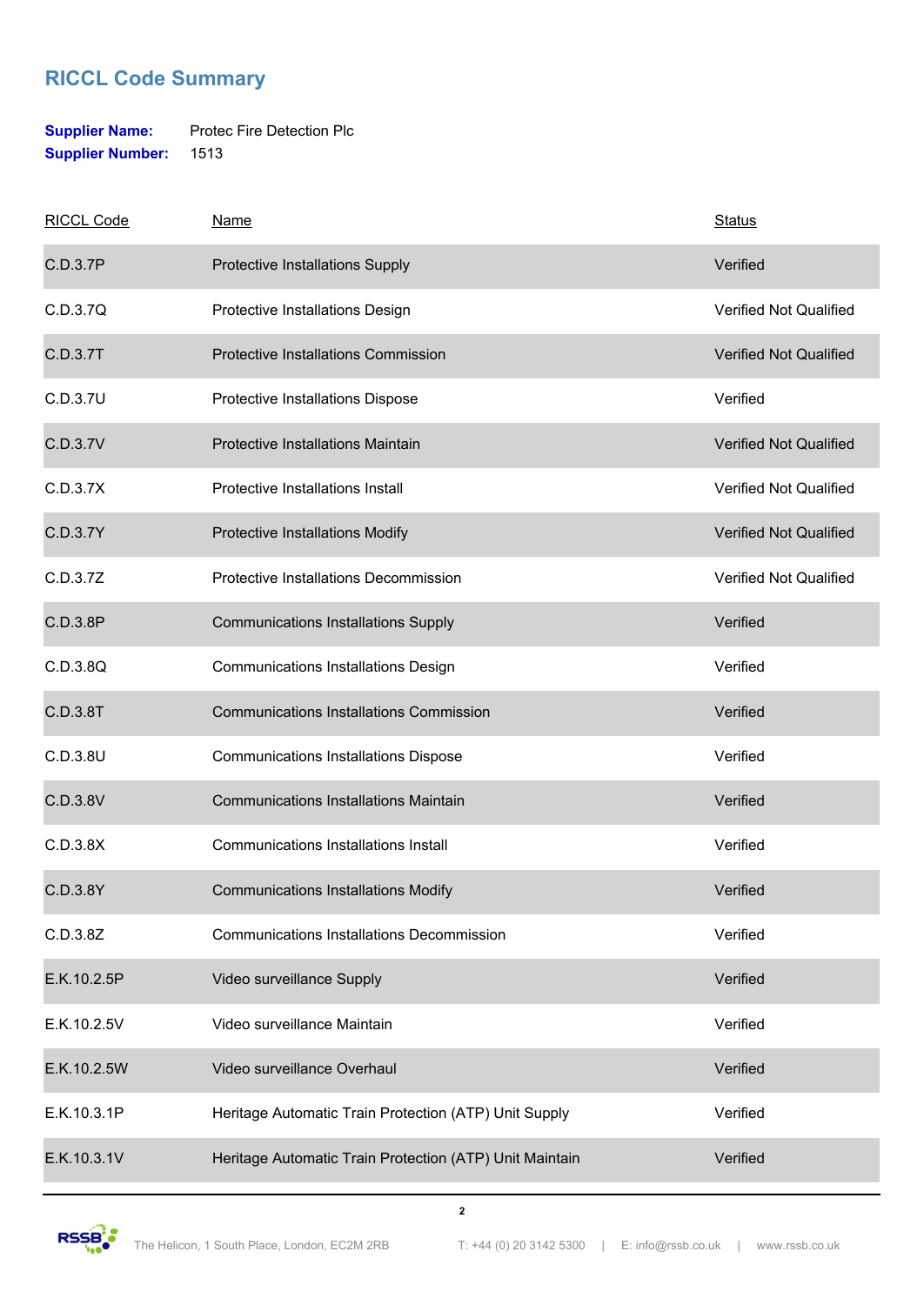### **RICCL Code Summary**

| <b>RICCL Code</b> | <b>Name</b>                                             | <b>Status</b> |
|-------------------|---------------------------------------------------------|---------------|
| E.K.10.3.1W       | Heritage Automatic Train Protection (ATP) Unit Overhaul | Verified      |
| E.K.10.3.3.2P     | Fire extinguishing system Supply                        | Verified      |
| E.K.10.3.3.2V     | Fire extinguishing system Maintain                      | Verified      |
| E.K.10.3.3.2W     | Fire extinguishing system Overhaul                      | Verified      |
| E.K.10.5.2P       | Train crew communication system Supply                  | Verified      |
| E.K.10.5.2V       | Train crew communication system Maintain                | Verified      |
| E.K.10.5.2W       | Train crew communication system Overhaul                | Verified      |
| E.K.10.5.3P       | Passenger Emergency Communication Supply                | Verified      |
| E.K.10.5.3V       | Passenger Emergency Communication Maintain              | Verified      |
| E.K.10.5.3W       | Passenger Emergency Communication Overhaul              | Verified      |
| H.F.1.1N          | <b>Fixed Voice Communication Service</b>                | Verified      |
| H.J.2P            | Security Equipment (Alarms etc.) Supply                 | Verified      |
| H.J.3N            | <b>Fire Services Service</b>                            | Verified      |
| H.J.4P            | Fire Safety Accessories & Equipment Supply              | Verified      |
| H.J.6P            | Fire Safety, Detection & Alarm Systems Supply           | Verified      |



**3**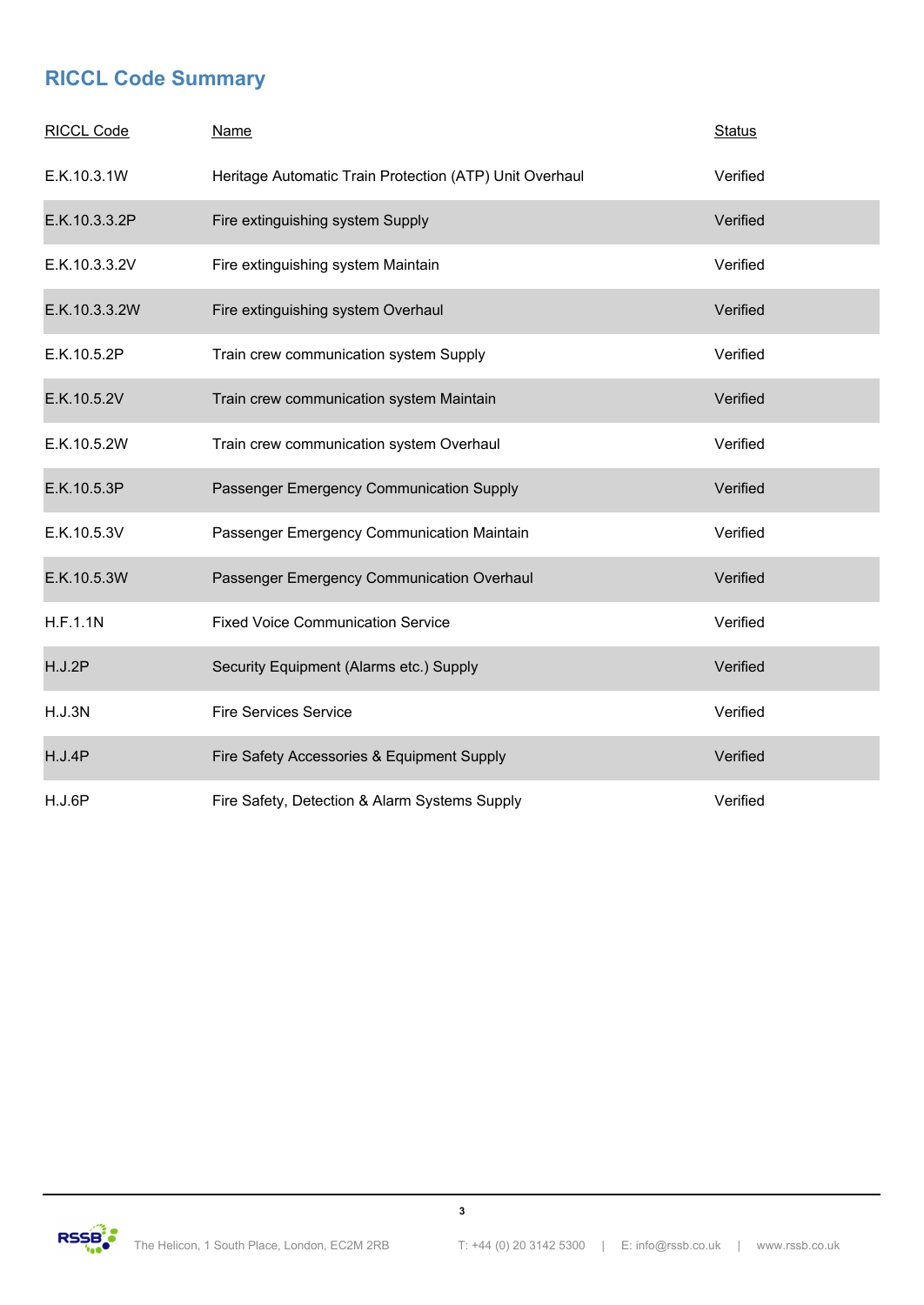



# Certificate of Verification

*This is to certify that*

Protec Camerfield Ltd Supplier Name

> 3483 Supplier ID

> > **1**

*is now a verified supplier on RISQS*

Subscription Expiry Date: 21/08/2021

Scott

RISQS Scheme Manager